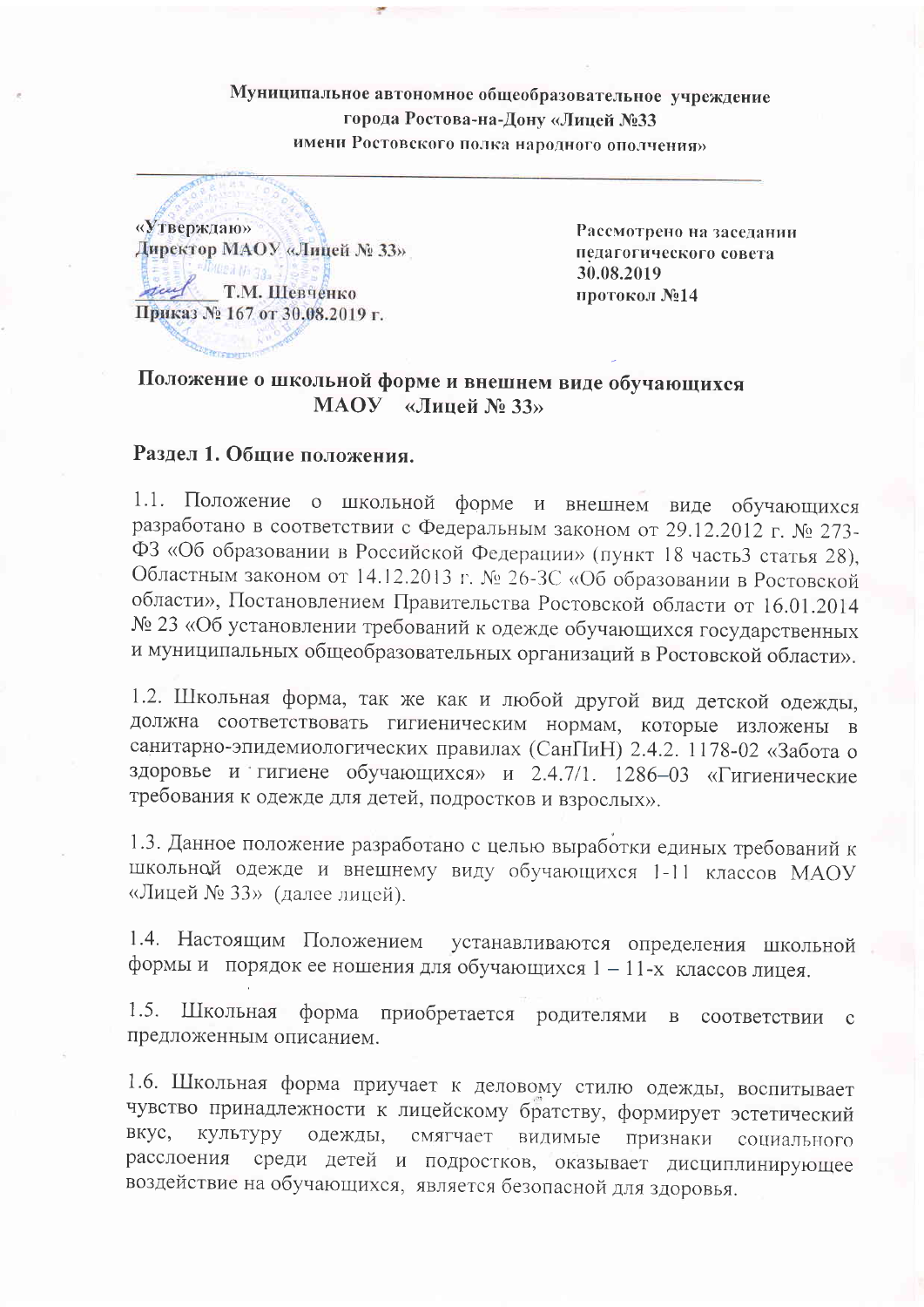#### 2. Примерные требования к школьной форме.

2.1. Порядок ношения формы, установленный данным Положением, является обязательным для обучающихся 1-11 классов лицея с 1 сентября 2018 - 2019 учебного года.

2.2. Обучающиеся 1-11-х классов носят форму и сменную обувь в течение всего времени нахождения в лицее.

Стиль одежды - деловой, классический.

Школьная форма подразделяется на парадную, повседневную и спортивную.

2.3. Парадная форма:

Девочки, девушки - низ: классические черные брюки, классическая юбка (длина не выше 10 см. от колена). Обувь: туфли на устойчивом каблуке 3- $7cm.$ 

Мальчики, юноши – низ: классические черные брюки. Обувь: туфли.

Верх - пиджак или жилет в соответствии с цветом брюк. Белая мужская рубашка, галстук, бабочка и т.п. по желанию. Для девочек белая блуза или блуза рубашечного покроя.

2.4. Повседневная форма:

#### $1-4$  классы:

Девочки - сарафан, юбка и жилет в клетку, пиджак темно-синего цвета, блузки однотонные, спокойных тонов, джемпер («водолазка») без надписей и рисунков.

Обувь: туфли или босоножки с закрытым носком и фиксированной пяткой.

Мальчики - брюки темно-синего цвета, жилет в клетку, пиджак в цвет рубашки однотонные, спокойных тонов, нижней части. джемпер («водолазка») без надписей и рисунков.

Обувь: туфли.

### 5-11 классы:

Девушки – брюки или классическая юбка (без оборок, с длиной не выше 10 см. от колена, пиджак или жилет (темно-синего цвета), блузка однотонная, спокойных тонов без надписей и рисунков), туфли.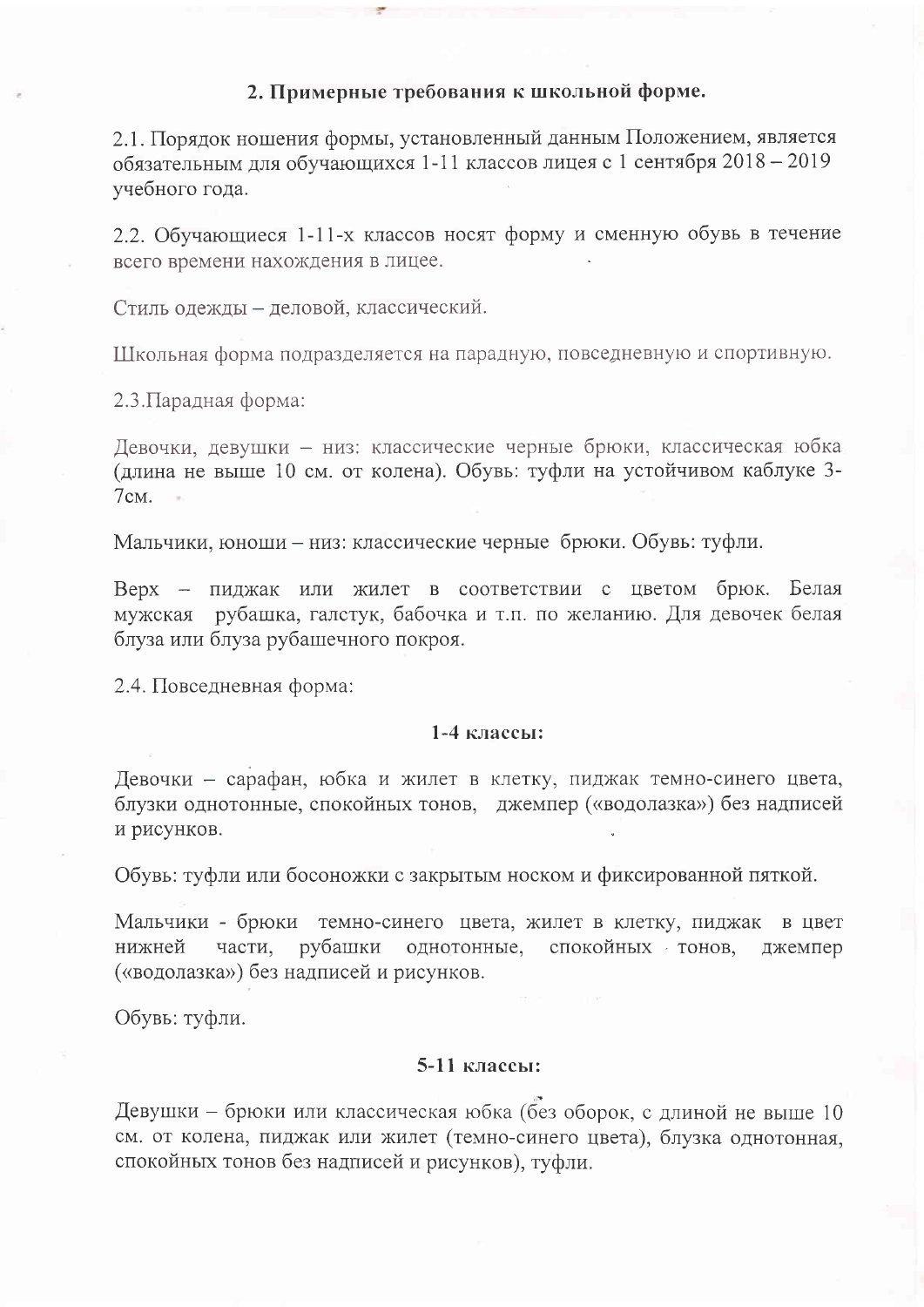Юноши - брюки, пиджак (черного цвета), жилет (темно-синего цвета), рубашка (однотонная, спокойных тонов без надписей и рисунков), туфли.

2.5. Спортивная форма:

Включает в себя: футболку, спортивные шорты или трико (костюм), спортивные тапочки или кроссовки со светлой подошвой, не оставляющих черные полосы.

Форма должна соответствовать погоде и месту проведения физкультурных занятий. Для участия в массовых спортивных мероприятиях рекомендуется приобретение головных уборов (кепи, бейсболки и пр.).

Спортивная форма предназначена только для уроков физической культуры и на время проведения спортивных праздников, соревнований.

#### 3. Общие принципы создания внешнего вида

3.1. Аккуратность и опрятность:

- одежда должна быть обязательно чистой и выглаженной;
- обувь должна быть чистой;
- внешний вид должен соответствовать общепринятым в обществе нормам делового стиля и исключать вызывающие детали (волосы, лицо и руки должны быть чистыми и ухоженными, используемые и дезодорирующие средства должны иметь легкий и нейтральный запах).

3.2. Сдержанность:

- одно из главных правил делового человека при выборе одежды, обуви, при использовании парфюмерных и косметических средств сдержанность и умеренность;
- основной стандарт одежды для всех деловой стиль.

3.3.1. Запрещается использовать для ношения в учебное время следующие варианты одежды и обуви:

- спортивная одежда (спортивный костюм или его детали);
- одежда для активного отдыха (шорты, толстовки, майки и футболки с символикой и т.п.);
- пляжная одежда:
- одежда бельевого стиля;
- блузки без рукавов;
- мини-юбки (длина юбки выше 10 см от колена);
- слишком короткие блузки, открывающие часть живота или спины: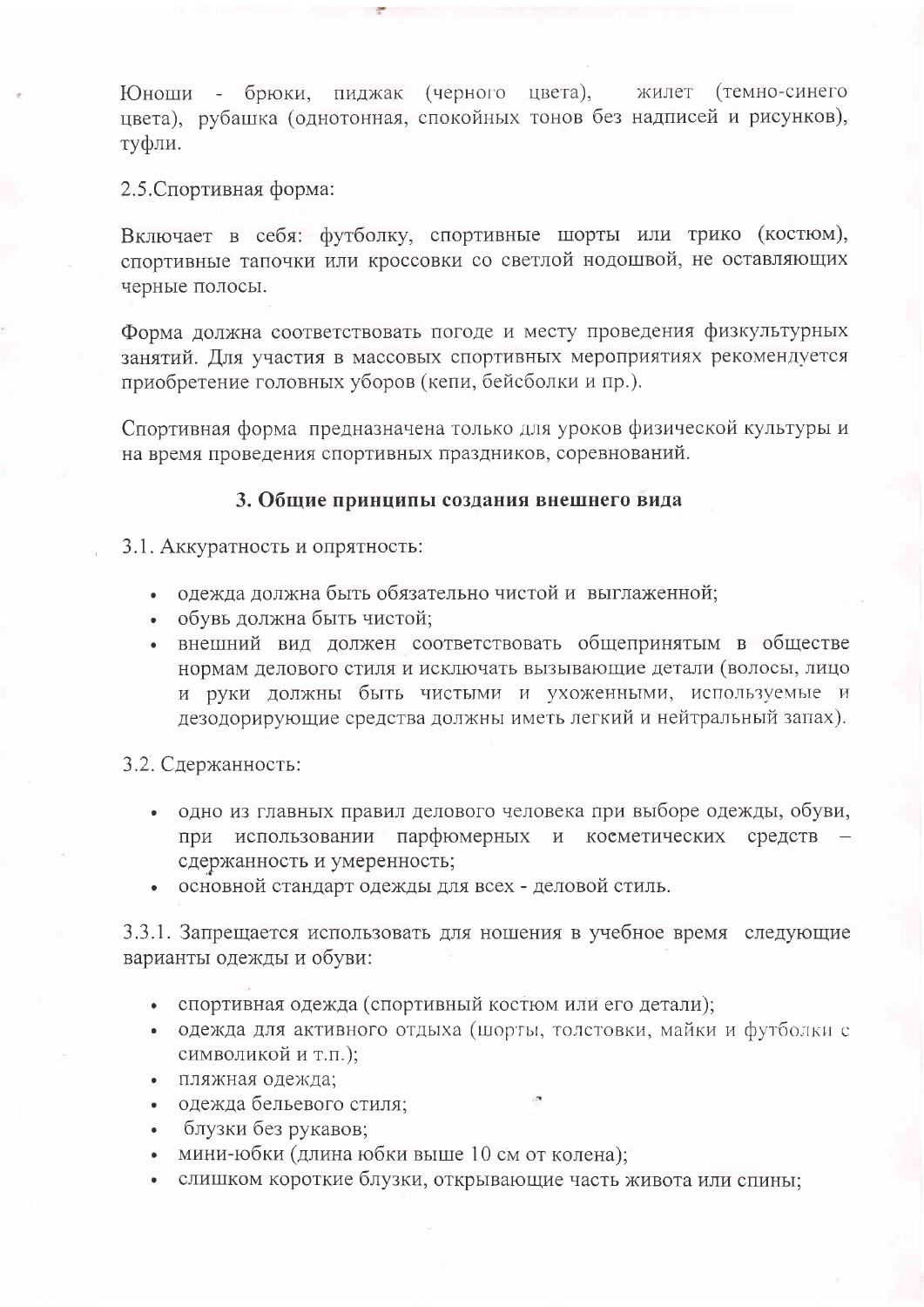- одежда из кожи (кожзаменителя), плащевой ткани;
- сильно облегающие (обтягивающие) фигуру брюки, платья, юбки;
- спортивная обувь;
- пляжная обувь:  $\bullet$
- массивная обувь на высокой платформе;
- вечерние туфли (с бантами, перьями, крупными стразами, яркой  $\bullet$ вышивкой, из блестящих тканей и т.п.);
- туфли на чрезмерно высоком каблуке. Допустимая высота каблука для  $\bullet$ девочек не более 5 см (5-9 кл.), не более 7 см (10-11 кл.).
- в одежде и обуви не должны присутствовать очень яркие цвета, блестящие нити и экстравагантные детали.

## 3.3.2. Волосы

- длинные волосы у девочек должны быть заплетены, средней длины прибраны заколками;
- мальчики и юноши должны своевременно стричься (стрижки классические);

Запрещаются экстравагантные стрижки и прически, окрашивание волос в яркие, неестественные оттенки.

3.4. Маникюр и макияж:

Рекомендован маникюр гигиенический, бесцветный.

Запрещен:

- декоративный маникюр;
- декоративный маникюр с дизайном в ярких тонах (рисунки, стразы);
- вечерние варианты макияжа с использованием ярких, насыщенных цветов.

Неяркий макияж и маникюр разрешен девушкам 10-11 класса.

3.5. Запрещено использовать в качестве деталей одежды массивные броши, кулоны, кольца, серьги.

3.6. Запрещено ношение пирсинга.

3.7. Размер сумок должен быть достаточным для размещения необходимого количества учебников, тетрадей, ШКОЛЬНЫХ принадлежностей И соответствовать форме одежды. 3.8. Запрещаются аксессуары с символикой асоциальных неформальных молодежных объединений.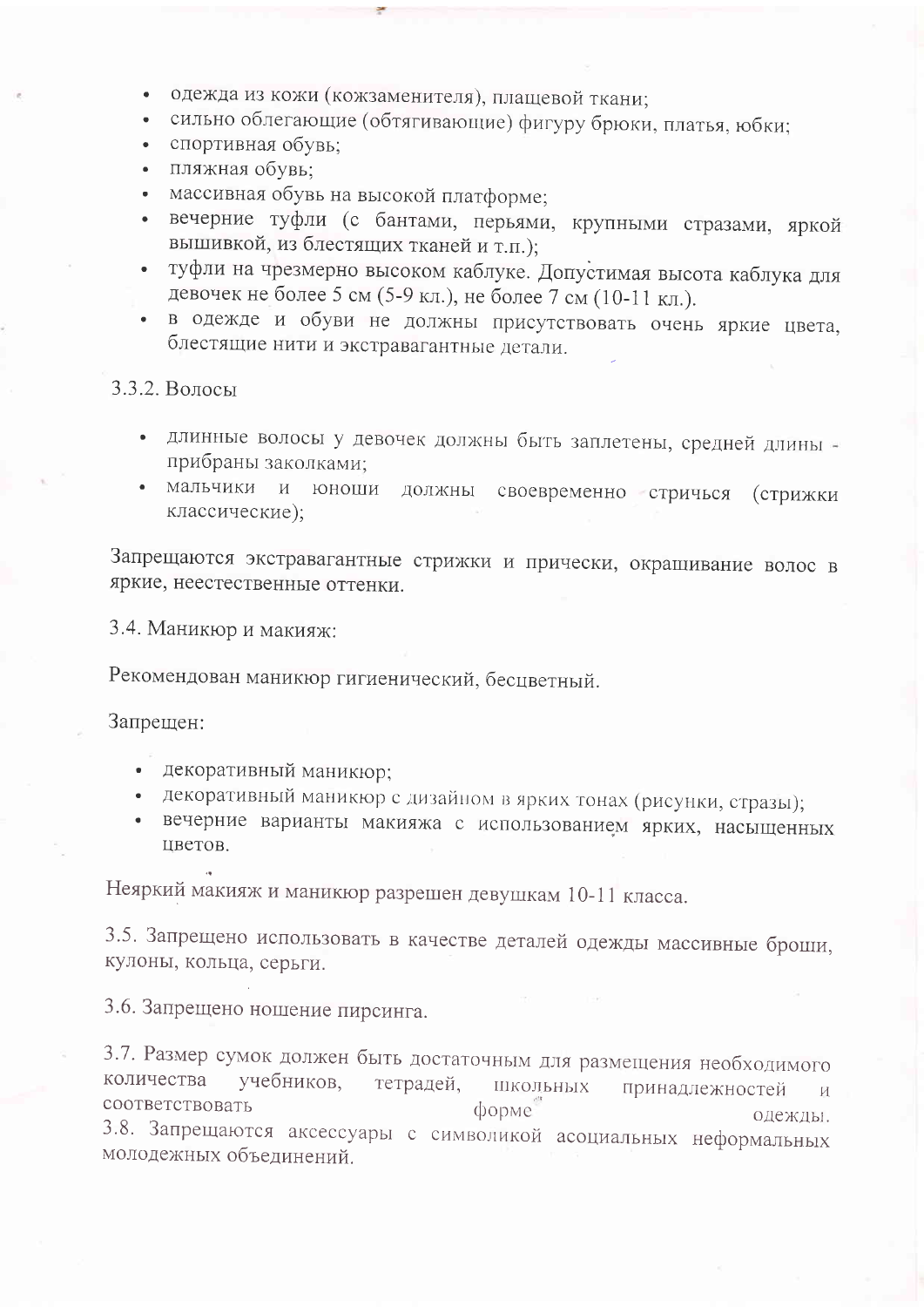### 4. Права и обязанности обучающихся

4.1. Обучающийся имеет право выбирать школьную форму в соответствии с предложенными вариантами и обязаны в течение учебного года ежелневно носить школьную форму.

4.2. Содержать форму в чистоте, относится к ней бережно, помнить, что внешний вид лицеиста - это лицо образовательного учреждения.

4.3. Спортивная форма в дни уроков физической культуры приносится обучающимися с собой.

4.4. В дни проведения торжественных линеек, праздников лицеисты надевают парадную форму.

4.5. Без школьной формы лицеисты на занятия не допускаются.

4.6. Допускается ношение в холодное время года джемперов, свитеров и пуловеров неярких цветов.

4.7. Лицеисты обязаны выполнять все пункты данного положения.

### 5.Обязанности родителей

5.1. Приобрести обучающимся школьную форму согласно условиям данного Положения до начала учебного года и делать это по мере необходимости, вплоть ДО окончания обучающимися лицея. 5.2. Контролировать внешний вид обучающихся перед выходом в лицей в строгом соответствии требованиями Положения  $\mathcal{C}$ 5.3. Выполнять все пункты данного Положения.

## 5. Порядок введения форменного стиля и меры административного воздействия

5.1. Данный локальный акт является приложением к Уставу лицея и подлежит обязательному исполнению обучающимися.

5.2. Несоблюдение обучающимися данного Положения является нарушением Устава лицея и Правил поведения обучающихся в лицее.

5.3. О случае явки обучающихся без школьной формы и нарушении данного Положения родители должны быть поставлены в известность классным руководителем в течение учебного дня.

5.4. Ответственность за доведение информации до обучающихся и их представителей и соблюдение пунктов данного Положения законных возлагается на классных руководителей.